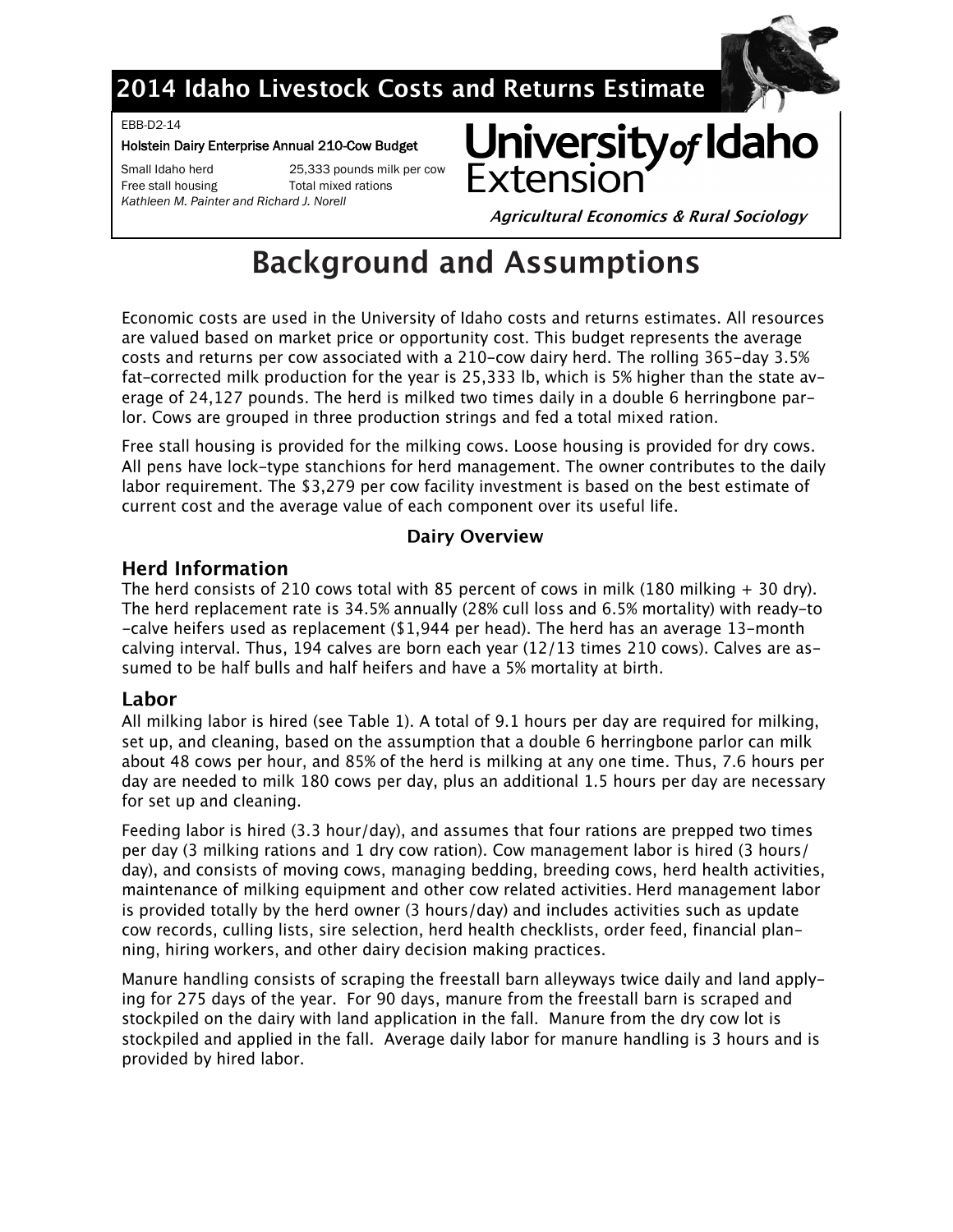

## 2014 Idaho Livestock Costs and Returns Estimate

EBB-D2-14

#### Holstein Dairy Enterprise Annual 210-Cow Budget

Free stall housing Total mixed rations

Small Idaho herd 24,127 pounds milk per cow

*Kathleen M. Painter and Richard J. Norell*



**Agricultural Economics & Rural Sociology** 

# **Background and Assumptions**

## Feed

A total mixed ration (TMR) is prepared for each pen. The TMR for the milking herd includes alfalfa hay, corn silage, and a dairy concentrate mix (processed grain, protein supplements, commodity feeds, buffers, and minerals) purchased from their feed supplier while the nonlactating cows receive alfalfa hay, corn silage, grass hay, straw, and a close-up dry cow grain mix. The TMR for lactating cows includes on average 15 lb of hay, 31 lb of corn silage, and 32.8 lb of dairy concentrate (Table 2). The average TMR for non-lactating cows has 4.1 lb of alfalfa hay, 20.2 lb of feeder hay and straw, 34.8 lb of silage, and 3.2 lb of a dry cow grain mix. Far-off cows will receive more roughage and no concentrates, while close-up cows get 8-10 lb of special close-up grain mix and less roughage.

|                 |              | Daily (hr/herd) | Annual labor (hr/cow) |       |              |  |  |  |
|-----------------|--------------|-----------------|-----------------------|-------|--------------|--|--|--|
|                 | <b>Hired</b> | Owner           | <b>Hired</b>          | Owner | <b>Total</b> |  |  |  |
| Milking         | 9.1          | 0.0             | 15.8                  | 0.0   | 15.8         |  |  |  |
| Feeding         | 3.3          | 0.0             | 5.7                   | 0.0   | 5.7          |  |  |  |
| Cow management  | 3.0          | 0.0             | 5.2                   | 0.0   | 5.2          |  |  |  |
| Herd management | 0.0          | 3.0             | 0.0                   | 5.2   | 5.2          |  |  |  |
| Manure handling | 3.0          | 0.0             | 5.2                   | 0.0   | 5.2          |  |  |  |
| Total           | 18.4         | 3.0             | 32.0                  | 5.2   | 37.2         |  |  |  |

### **Table 1. Daily (hr/herd) and Annual (hr/head) Labor**

### **Table 2. Daily Feed Ration Quantities (lb/cow) and Cost by Pen (\$/day)**

|           |                         | <b>Cow Ration Quantity (Ib/day as fed)</b> |                |          |                                      |                             |                         |  |  |  |
|-----------|-------------------------|--------------------------------------------|----------------|----------|--------------------------------------|-----------------------------|-------------------------|--|--|--|
|           |                         | Alfalfa hay                                | Corn<br>silage | centrate | Dairy con- Close-up con-<br>centrate | Dry cow<br>hay and<br>straw |                         |  |  |  |
| Pen       | Price $(\frac{5}{cwt})$ | \$11.75                                    | \$2.25         | \$11.88  | \$23.13                              | \$9.26                      | Cost per<br>head by pen |  |  |  |
| Lactating |                         | 15                                         | 31             | 32.8     | 0                                    | 0                           | \$6.36                  |  |  |  |
| Dry       |                         | 4.1                                        | 34.8           | 0        | 3.2                                  | 20.2                        | \$3.88                  |  |  |  |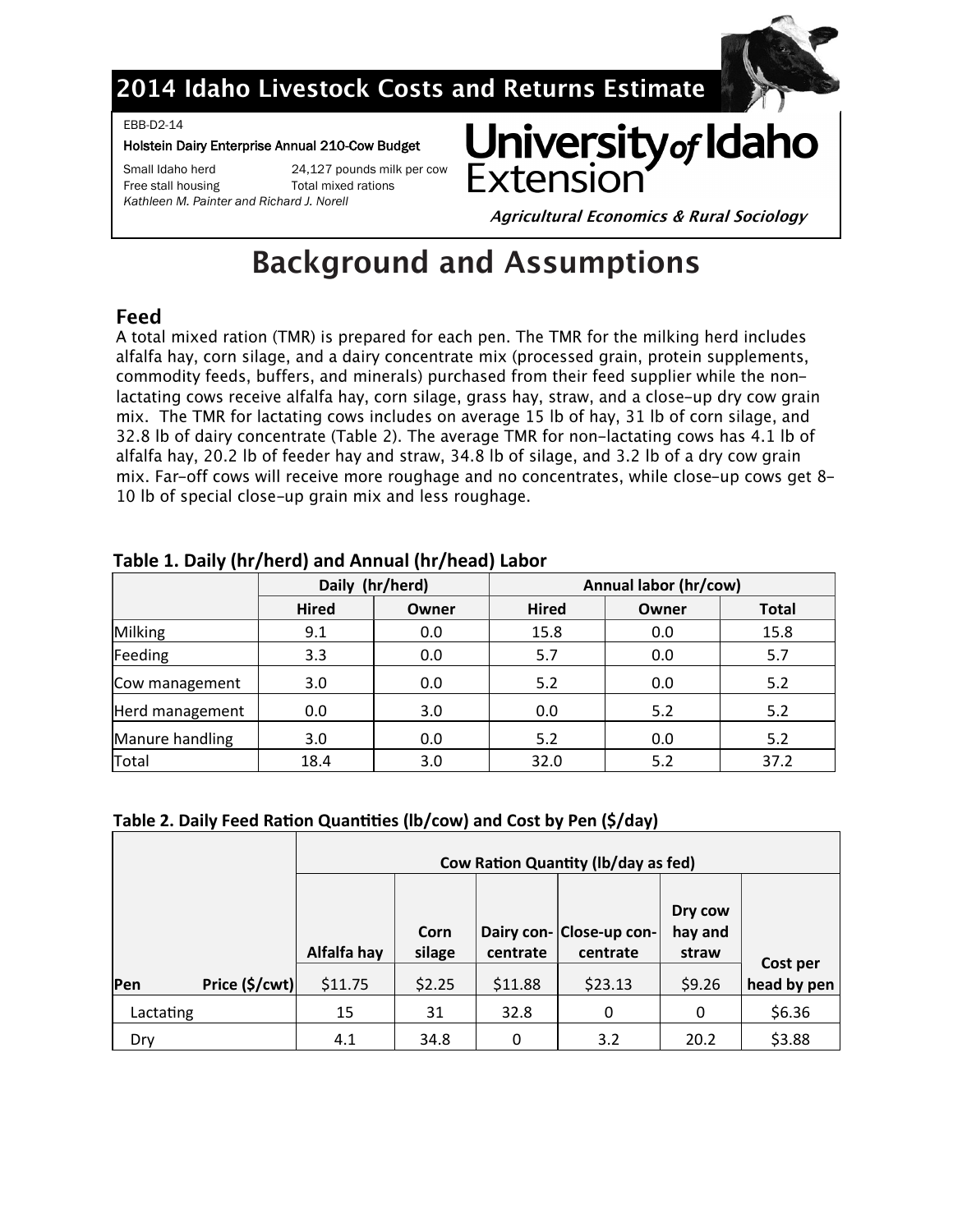#### **Table1: Holstein Dairy Enterprise Annual Cow Budget EBB-D2-14 Small-sized Idaho herd, 25,333 pounds per milk cow Free stall housing, Total mixed rations**

|                                                   |                |      | <b>Total Number</b> |                       |                    |                       |            |
|---------------------------------------------------|----------------|------|---------------------|-----------------------|--------------------|-----------------------|------------|
|                                                   | Weight<br>Each | Unit | of Head<br>or Units | Price or<br>Cost/Unit | <b>Total Value</b> | Value or<br>Cost/Head | Your Value |
| 1. Gross Receipts                                 |                |      |                     |                       |                    |                       |            |
| Milk                                              | 253.33         | cwt  | 210                 | 22.34                 | 1,188,472.36       | 5659.39               |            |
| <b>Bull Calves</b>                                | 1.00           | head | 92                  | 181.00                | 16,680.96          | 79.43                 |            |
| <b>Heifer Calves</b>                              | 1.00           | head | 92                  | 234.00                | 21,565.44          | 102.69                |            |
| Cull cows                                         | 1.00           | head | 59                  | 1515.00               | 89,082.00          | 424.20                |            |
| <b>Total Receipts</b>                             |                |      |                     |                       | \$1,315,800.76     | \$6265.72             |            |
| 2. Operating Costs                                |                |      |                     |                       |                    |                       |            |
| Alfalfa Hay                                       |                | cwt  | 10,162.80           | 11.75                 | 119,412.90         | 568.63                |            |
| Corn silage                                       |                | cwt  | 23,846.40           | 2.25                  | 53,654.40          | 255.50                |            |
| Dairy concentrate                                 |                | cwt  | 21,254.40           | 11.88                 | 252,502.27         | 1202.39               |            |
| Close-up concentrate                              |                | cwt  | 345.60              | 23.13                 | 7993.73            | 38.07                 |            |
| Dry cow hay & straw                               |                | cwt  | 2181.60             | 9.26                  | 20,201.62          | 96.20                 |            |
| Milk hauling                                      |                | head | 210.00              | 57.00                 | 11,970.00          | 57.00                 |            |
| Supplies                                          |                | head | 210.00              | 121.50                | 25,515.00          | 121.50                |            |
| <b>Utilities</b>                                  |                | head | 210.00              | 43.00                 | 9030.00            | 43.00                 |            |
| Bedding                                           |                | head | 210.00              | 66.00                 | 13,860.00          | 66.00                 |            |
|                                                   |                | head | 72.40               | 1944.00               | 140,737.82         | 670.18                |            |
| Replacement heifers                               |                |      |                     |                       |                    |                       |            |
| Legal & accounting<br>State & association charges |                | head | 210.00              | 6.78                  | 1423.80<br>7921.20 | 6.78                  |            |
|                                                   |                | head | 210.00              | 37.72                 |                    | 37.72                 |            |
| Insurance                                         |                | head | 210.00              | 27.00                 | 5670.00            | 27.00                 |            |
| Miscellaneous                                     |                | head | 210.00              | 26.00                 | 5460.00            | 26.00                 |            |
| Marketing                                         |                | head | 210.00              | 47.00                 | 9870.00            | 47.00                 |            |
| Interest                                          |                | head | 210.00              | 100.00                | 21,000.00          | 100.00                |            |
| Veterinary Medicine & Breeding                    |                | \$   | 38,028.90           | 1.00                  | 38,028.90          | 181.09                |            |
| Machinery (fuel, lubrication, repair)             |                | \$   | 11,275.06           | 1.00                  | 11,275.06          | 53.69                 |            |
| Vehicles (fuel, repair)                           |                | \$   | 5467.50             | 1.00                  | 5467.50            | 26.04                 |            |
| Equipment (repair)                                |                | \$   | 9451.20             | 1.00                  | 9451.20            | 45.01                 |            |
| Housing and Improvements (repair)                 |                | \$   | 8497.50             | 1.00                  | 8497.50            | 40.46                 |            |
| <b>Hired Labor</b>                                |                | hour | 6624.00             | 10.83                 | 71,717.76          | 341.51                |            |
| Owner Labor                                       |                | hour | 1080.00             | 23.47                 | 25,347.60          | 120.70                |            |
| <b>Total Operating Costs</b>                      |                |      |                     |                       | \$876,008.26       | \$4171.47             |            |
| 3. Income Above Operating Costs                   |                |      |                     |                       | \$439,792.50       | \$2094.25             |            |
|                                                   |                |      |                     |                       |                    |                       |            |
| 4. Ownership Costs                                |                |      |                     |                       |                    |                       |            |
| Capital Recovery:                                 |                |      |                     |                       |                    |                       |            |
| <b>Purchased Livestock</b>                        |                | \$   | 0.00                | 1.00                  | 0.00               | 0.00                  |            |
| Housing and Improvements                          |                | \$   | 40,986.58           | 1.00                  | 40,986.58          | 195.17                |            |
| Machinery                                         |                | \$   | 9244.44             | 1.00                  | 9244.44            | 44.02                 |            |
| Equipment                                         |                | \$   | 24,595.70           | 1.00                  | 24,595.70          | 117.12                |            |
| Vehicles                                          |                | \$   | 5459.10             | 1.00                  | 5459.10            | 26.00                 |            |
| Interest on Retained Livestock                    |                | \$   | 325,395.00          | 0.06                  | 18,710.21          | 89.10                 |            |
| Taxes and Insurance                               |                | \$   | 3351.40             | 1.00                  | 3351.40            | 15.96                 |            |
| Overhead                                          |                | \$   | 18,700.00           | 1.00                  | 18,700.00          | 89.05                 |            |
| <b>Total Ownership Costs</b>                      |                |      |                     |                       | \$121,047.44       | \$576.42              |            |
| 5. Total Costs                                    |                |      |                     |                       | \$997,055.70       | \$4747.88             |            |
| 6. Returns to Risk and Management                 |                |      |                     |                       | \$318,745.06       | \$1517.83             |            |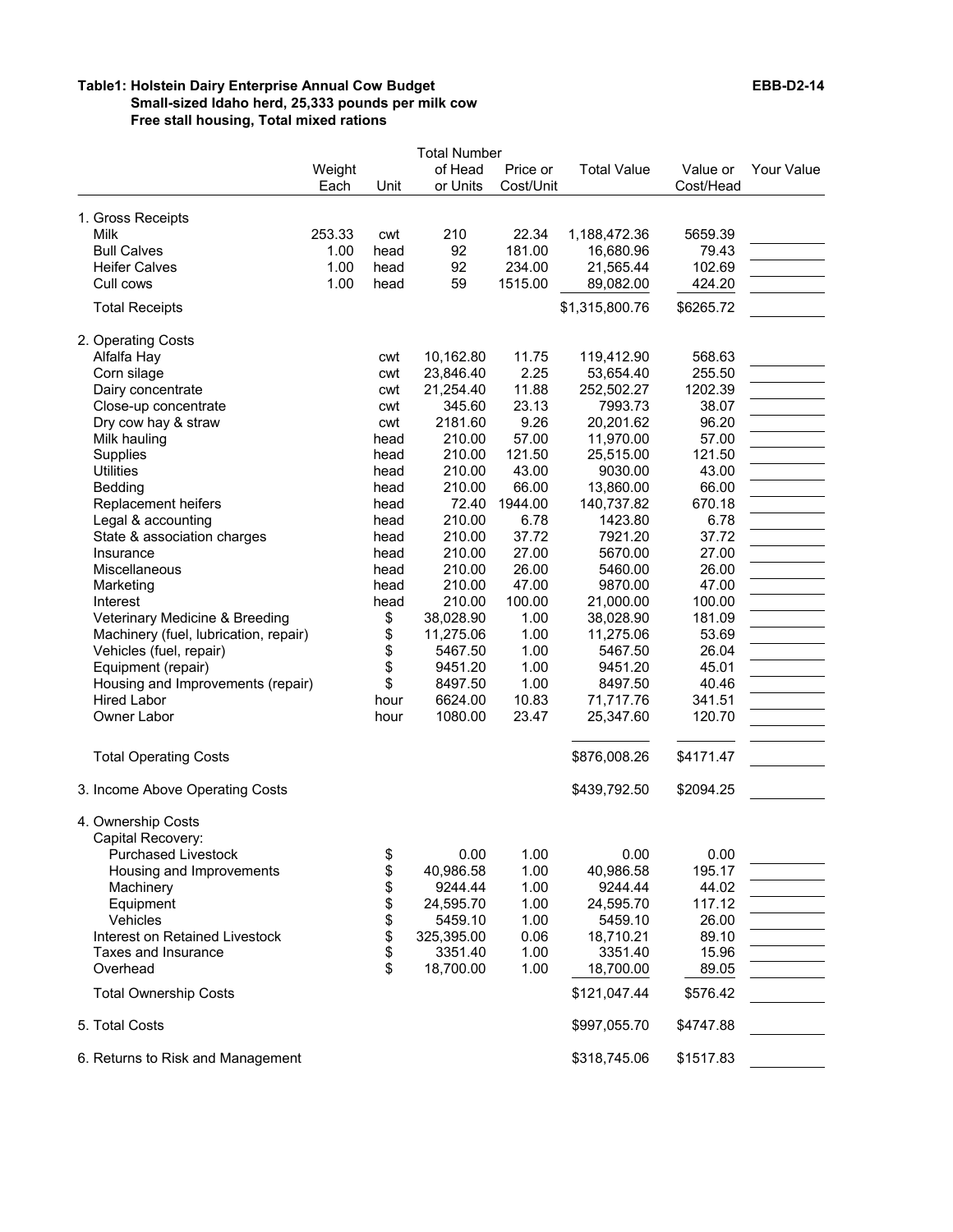| Table 2: Monthly Summary of Returns and Expenses. |        |        |        |        |        |        | EBB-D2-14 |        |        |        |        |       |                |
|---------------------------------------------------|--------|--------|--------|--------|--------|--------|-----------|--------|--------|--------|--------|-------|----------------|
|                                                   | Jan    | Feb    | Mar    | Apr    | May    | Jun    | Jul       | Aug    | Sep    | Oct    | Nov    | Dec   | Value          |
| Production:                                       |        |        |        |        |        |        |           |        |        |        |        |       |                |
| Milk                                              | 99039  | 99039  | 99039  | 99039  | 99039  | 99039  | 99039     | 99039  | 99039  | 99039  | 99039  |       | 99039 1188472  |
| <b>Bull Calves</b>                                | 1390   | 1390   | 1390   | 1390   | 1390   | 1390   | 1390      | 1390   | 1390   | 1390   | 1390   | 1390  | 16681          |
| <b>Heifer Calves</b>                              | 1797   | 1797   | 1797   | 1797   | 1797   | 1797   | 1797      | 1797   | 1797   | 1797   | 1797   | 1797  | 21565          |
| Cull cows                                         | 7424   | 7424   | 7424   | 7424   | 7424   | 7424   | 7424      | 7424   | 7424   | 7424   | 7424   | 7424  | 89082          |
| <b>Total Receipts</b>                             | 109650 | 109650 | 109650 | 109650 | 109650 | 109650 | 109650    | 109650 | 109650 | 109650 | 109650 |       | 109650 1315801 |
| Operating Inputs:                                 |        |        |        |        |        |        |           |        |        |        |        |       |                |
| Alfalfa Hay                                       | 9951   | 9951   | 9951   | 9951   | 9951   | 9951   | 9951      | 9951   | 9951   | 9951   | 9951   | 9951  | 119413         |
| Corn silage                                       | 4471   | 4471   | 4471   | 4471   | 4471   | 4471   | 4471      | 4471   | 4471   | 4471   | 4471   | 4471  | 53654          |
| Dairy concentrate                                 | 21042  | 21042  | 21042  | 21042  | 21042  | 21042  | 21042     | 21042  | 21042  | 21042  | 21042  | 21042 | 252502         |
| Close-up concentrate                              | 666    | 666    | 666    | 666    | 666    | 666    | 666       | 666    | 666    | 666    | 666    | 666   | 7994           |
| Dry cow hay & straw                               | 1683   | 1683   | 1683   | 1683   | 1683   | 1683   | 1683      | 1683   | 1683   | 1683   | 1683   | 1683  | 20202          |
| Milk hauling                                      | 998    | 998    | 998    | 998    | 998    | 998    | 998       | 998    | 998    | 998    | 998    | 998   | 11970          |
| Supplies                                          | 2126   | 2126   | 2126   | 2126   | 2126   | 2126   | 2126      | 2126   | 2126   | 2126   | 2126   | 2126  | 25515          |
| <b>Utilities</b>                                  | 753    | 753    | 753    | 753    | 753    | 753    | 753       | 753    | 753    | 753    | 753    | 753   | 9030           |
| Bedding                                           | 1155   | 1155   | 1155   | 1155   | 1155   | 1155   | 1155      | 1155   | 1155   | 1155   | 1155   | 1155  | 13860          |
| Replacement heifers                               | 11728  | 11728  | 11728  | 11728  | 11728  | 11728  | 11728     | 11728  | 11728  | 11728  | 11728  | 11728 | 140738         |
| Legal & accounting                                | 119    | 119    | 119    | 119    | 119    | 119    | 119       | 119    | 119    | 119    | 119    | 119   | 1424           |
| State & association charges                       | 660    | 660    | 660    | 660    | 660    | 660    | 660       | 660    | 660    | 660    | 660    | 660   | 7921           |
| Insurance                                         | 473    | 473    | 473    | 473    | 473    | 473    | 473       | 473    | 473    | 473    | 473    | 473   | 5670           |
| Miscellaneous                                     | 455    | 455    | 455    | 455    | 455    | 455    | 455       | 455    | 455    | 455    | 455    | 455   | 5460           |
| Marketing                                         | 823    | 823    | 823    | 823    | 823    | 823    | 823       | 823    | 823    | 823    | 823    | 823   | 9870           |
| Interest                                          | 1750   | 1750   | 1750   | 1750   | 1750   | 1750   | 1750      | 1750   | 1750   | 1750   | 1750   | 1750  | 21000          |
| <b>Veterinary Medicine</b>                        | 3169   | 3169   | 3169   | 3169   | 3169   | 3169   | 3169      | 3169   | 3169   | 3169   | 3169   | 3169  | 38029          |
| Machinery (Fuel, Lube, Repair)                    | 939    | 939    | 939    | 939    | 939    | 939    | 939       | 939    | 939    | 939    | 939    | 944   | 11275          |
| Vehicles (Fuel and Repair)                        | 455    | 455    | 455    | 455    | 455    | 455    | 455       | 455    | 455    | 455    | 455    | 458   | 5468           |
| Equipment (Repair)                                | 788    | 788    | 788    | 788    | 788    | 788    | 788       | 788    | 788    | 788    | 788    | 788   | 9451           |
| Housing, Improvements (Repair)                    | 708    | 708    | 708    | 708    | 708    | 708    | 708       | 708    | 708    | 708    | 708    | 711   | 8498           |
| Taxes and Insurance                               | 3351   |        |        |        |        |        |           |        |        |        |        |       | 3351           |
| <b>Hired Labor</b>                                | 5976   | 5976   | 5976   | 5976   | 5976   | 5976   | 5976      | 5976   | 5976   | 5976   | 5976   | 5976  | 71718          |
| <b>Total Costs</b>                                | 74239  | 70888  | 70888  | 70888  | 70888  | 70888  | 70888     | 70888  | 70888  | 70888  | 70888  | 70898 | 854012         |
| <b>Net Returns</b>                                | 35411  | 38763  | 38763  | 38763  | 38763  | 38763  | 38763     | 38763  | 38763  | 38763  | 38763  | 38752 | 461789         |
| Table 3: Monthly Feed Requirements.               |        |        |        |        |        |        |           |        |        |        |        |       |                |
| Feed                                              | Units  | Jan    | Feb    | Mar    | Apr    | May    | Jun       | Jul    | Aug    | Sep    | Oct    | Nov   | Dec            |
| Alfalfa Hay                                       | cwt    | 847    | 847    | 847    | 847    | 847    | 847       | 847    | 847    | 847    | 847    | 847   | 847            |
| Corn silage                                       | cwt    | 1987   | 1987   | 1987   | 1987   | 1987   | 1987      | 1987   | 1987   | 1987   | 1987   | 1987  | 1987           |
| Dairy concentrate                                 | cwt    | 1771   | 1771   | 1771   | 1771   | 1771   | 1771      | 1771   | 1771   | 1771   | 1771   | 1771  | 1771           |
| Close-up concentrate                              | cwt    | 29     | 29     | 29     | 29     | 29     | 29        | 29     | 29     | 29     | 29     | 29    | 29             |
| Dry cow hay & straw                               | cwt    | 182    | 182    | 182    | 182    | 182    | 182       | 182    | 182    | 182    | 182    | 182   | 182            |
|                                                   |        |        |        |        |        |        |           |        |        |        |        |       |                |